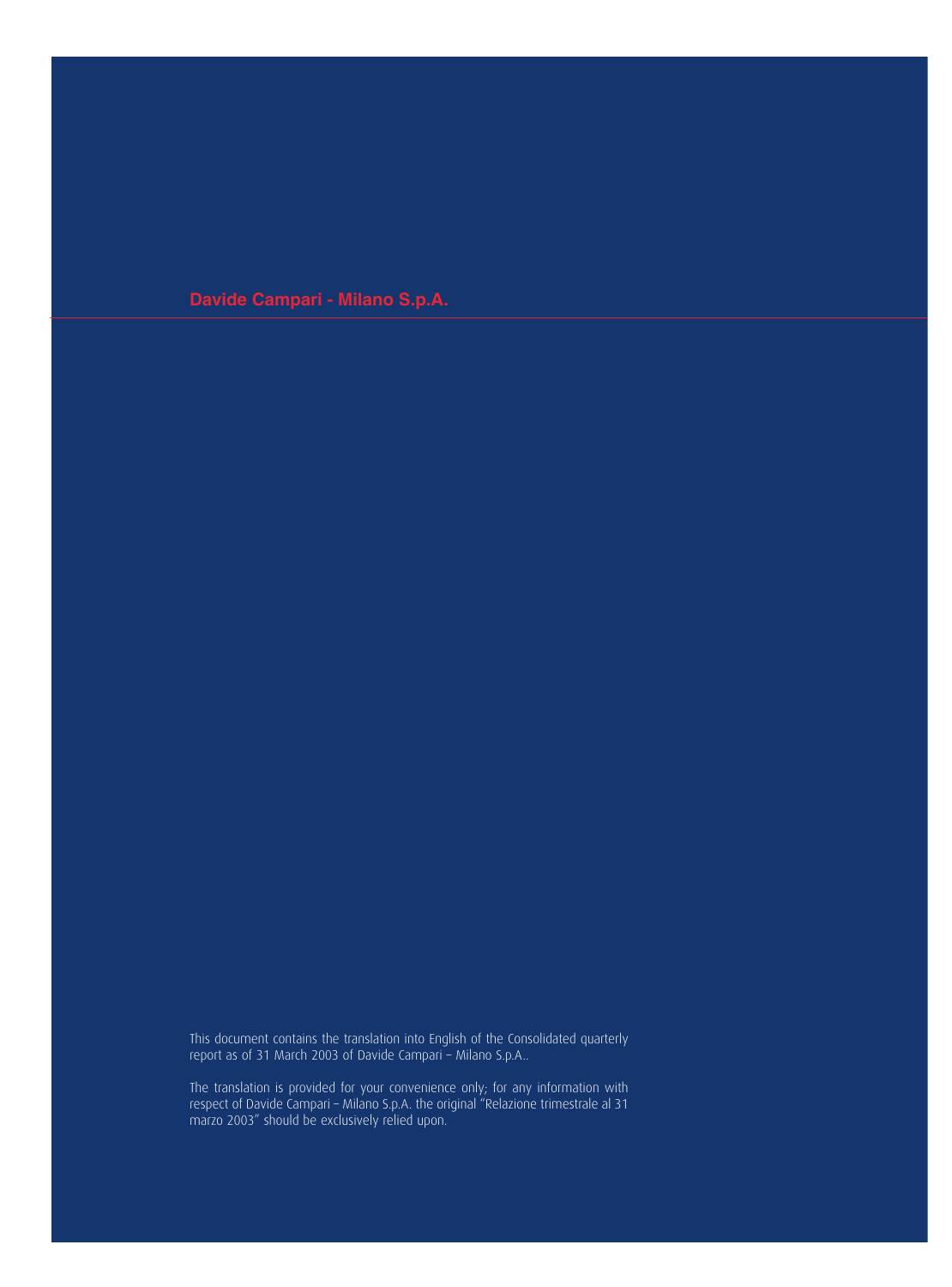

# Quarterly Report

as of 31 March 2003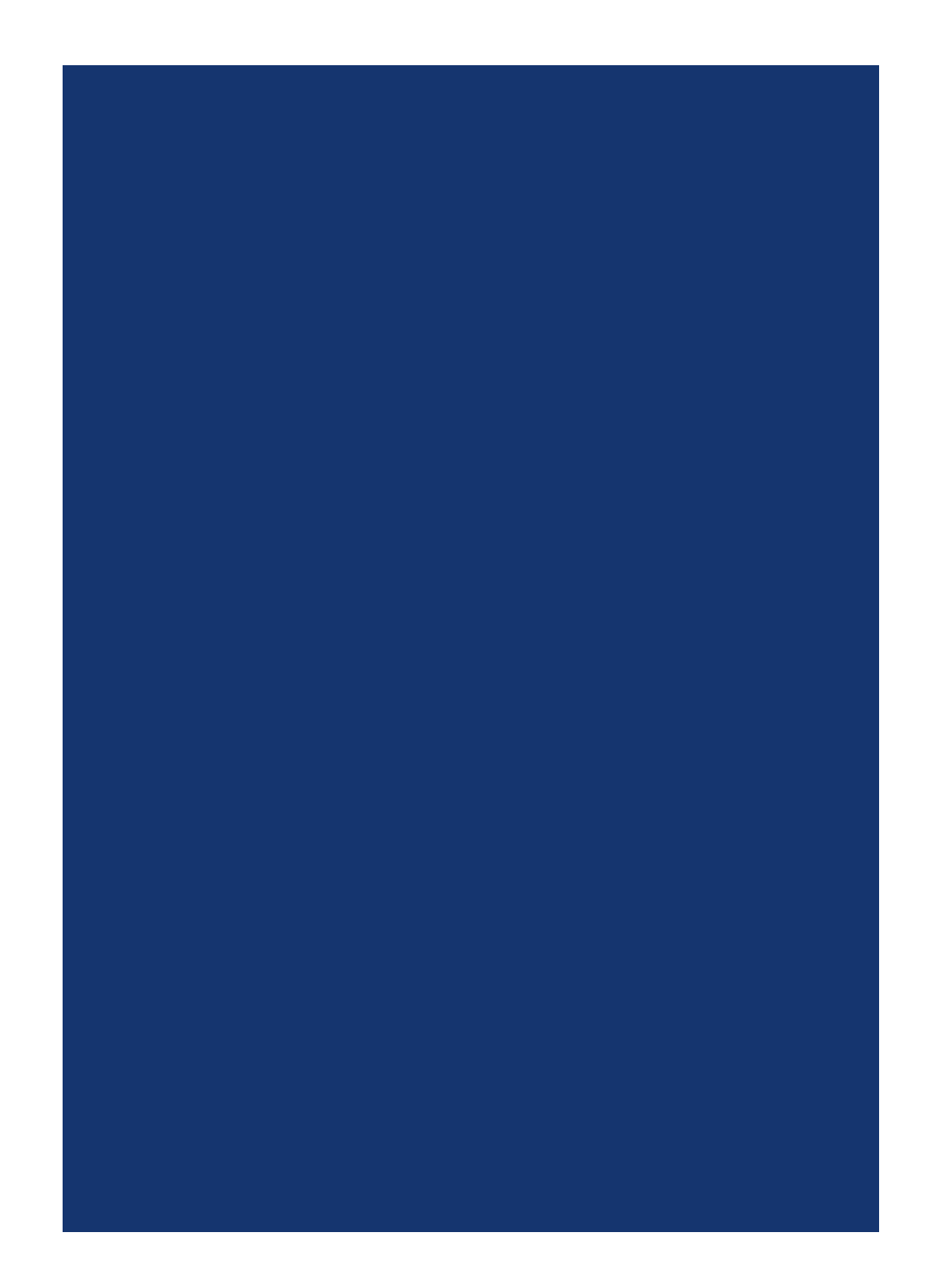## **Contents**

| Introduction                                                           | 5  |
|------------------------------------------------------------------------|----|
|                                                                        |    |
| Directors' notes on performance in the first quarter 2003              | 6  |
|                                                                        |    |
| Significant events                                                     | 6  |
| Agreement with unions                                                  | 6  |
| Campari stock included in Midex                                        | 6  |
| Joint-venture for the Spanish market.                                  | 6  |
| Campari Mixx launched in Germany and Austria                           | 6  |
| Merger of Francesco Cinzano & C.ia S.p.A. into Campari-Crodo S.p.A.    |    |
| SKYY Berry, SKYY Spiced and SKYY Vanilla launched in the United States |    |
| Sales performance                                                      |    |
|                                                                        |    |
|                                                                        |    |
| Consolidated financial statements                                      | 13 |
|                                                                        |    |
| Preparation criteria                                                   | 13 |
| Consolidated income statement                                          | 13 |
| Net financial position                                                 | 16 |
|                                                                        |    |
|                                                                        |    |
| Significant events after the endo of the first quarter 2003            | 17 |
|                                                                        |    |
| <b>Forecast</b>                                                        | 17 |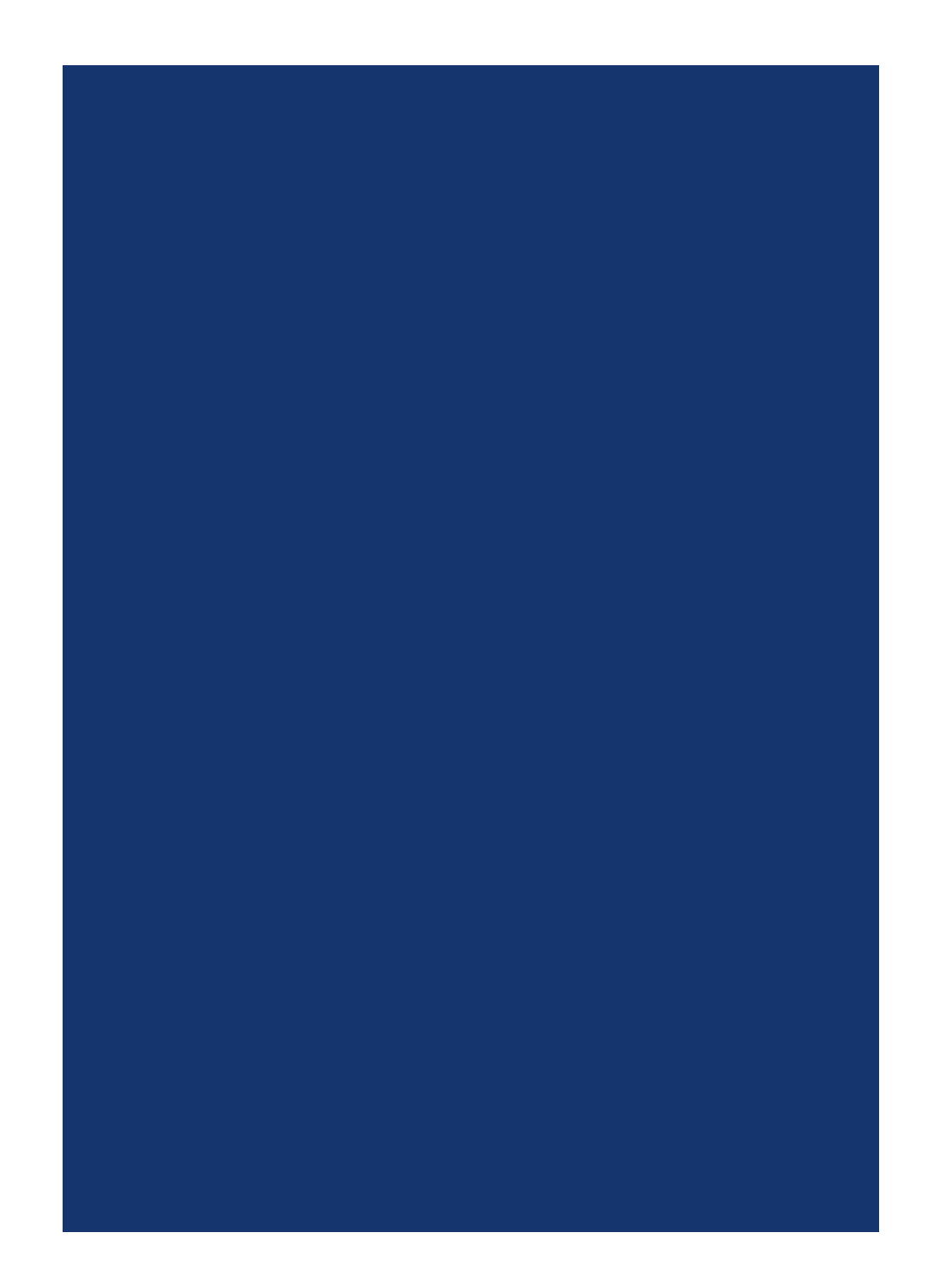## Introduction

The sales and financial results achieved by the Campari Group during the first quarter of 2003 are summarized in the table below and thoroughly discussed in the subsequent paragraphs.

| in $\epsilon$ million                    | First quarter 2003 | First quarter 2002 | % Variation |
|------------------------------------------|--------------------|--------------------|-------------|
| Sales net of discounts and excise duties | 135.2              | 127.7              | 5.9%        |
| EBITDA                                   | 31.7               | 31.0               | 2.5%        |
| <b>EBITA</b>                             | 28.3               | 27.0               | 4.5%        |
| <b>FBIT</b>                              | 21.3               | 20.2               | 5.4%        |
| Income before taxes                      | 17.9               | 17.5               | 2.4%        |
| Group's income before taxes              | 15.3               | 14.5               | 5.9%        |
|                                          |                    |                    |             |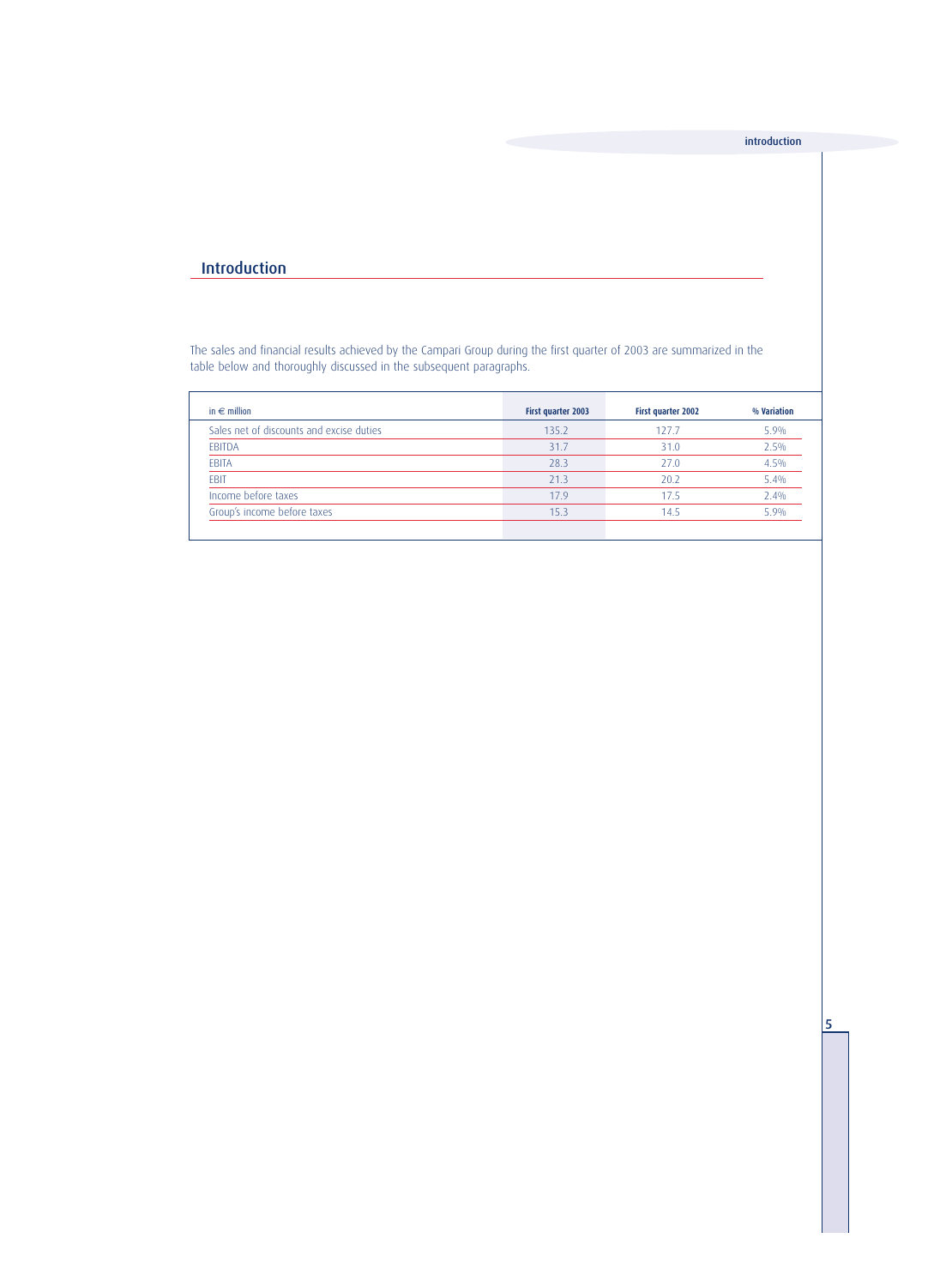## Directors' notes on performance in the first quarter 2003

#### **Significant events**

#### Agreement with unions

On January  $10<sup>th</sup>$ , 2003, the Group announced it had reached an important agreement with unions on the rationalization of its production organization, with the opening of the new plant in Novi Ligure and the progressive divestiture of the current plants in Sesto San Giovanni and Termoli.

The employment level will remain unchanged.

In any case, concrete out-placement initiatives will be ensured for all employees who prefer not to move to the new plant.

The agreement, which is also characterized by major financial support for workers to be placed in "mobility lists", was reached in a wholly transparent fashion with union organizations, with communications provided as early as March 2002 and with the completion of the operation planned for the end of 2005.

#### Campari stock included in Midex

Starting on January 30<sup>th</sup>, 2003, Campari stock has been included in Midex, the Italian index of mid-capitalization companies traded in the "Mercato Telematico Azionario" (MTA) organized and managed by Borsa Italiana S.p.A.

In particular, Midex comprises 25 domestic stocks listed on the stock market, selected mainly according to liquidity and market capitalization criteria, ranked after those included in Mib30.

Consequently to inclusion in Midex, since the same date Campari stock is also traded on the After Hours Market (TAH) organized and managed by Borsa Italiana S.p.A.

#### Joint-venture for the Spanish market

On February  $10<sup>th</sup>$ , 2003, the Campari Group announced the incorporation of Summa S.L., a joint-venture with the Gonzalez Byass Group aimed at enhancing and developing the marketing of both groups' product portfolio in the Spanish market.

The joint venture, due to start operations in April 2003, is 30% owned by the Campari Group (with the residual 70% held by the Gonzales Byass Group), has a projected sales volume of 1.8 million cases and projected yearly turnover of over  $\epsilon$  65 million.

The Gonzalez Byass Group, founded in 1835, is one of the leading companies in Spain in the production and marketing of sherry, brandy and other wines and spirits, including: the market leaders Tio Pepe fine sherry and Soberano brandy; Lepanto, leader in the super premium brandy category; the range of 30 year aged sherries (Apostoles, del Duque, Noe and Matusalem); the wines Beronia (rioja), Altozano (Tierra de Castilla) and the cava sparkling wine Castell de Vilarnau.

Currently, the Campari Group is present on the Spanish market with the Campari, CampariSoda, and SKYY Vodka brands, Cinzano vermouths, Cinzano Soda and Cynar.

#### Campari Mixx launched in Germany and Austria

During the first quarter 2003, the contracts for the distribution of Campari Mixx on the German and on the Austrian market were signed, respectively, with Interbrew Deutschland, of the Interbrew Group, and Stock Austria, of the Eckes group.

The German contract's validity is 4 years, while the Austrian contract's validity is 3 years.

In both markets, the Campari brand is foremost within the imported spirits segment: hence, the launch of Campari **6** Mixx is the natural evolution of the Campari brand's strong presence.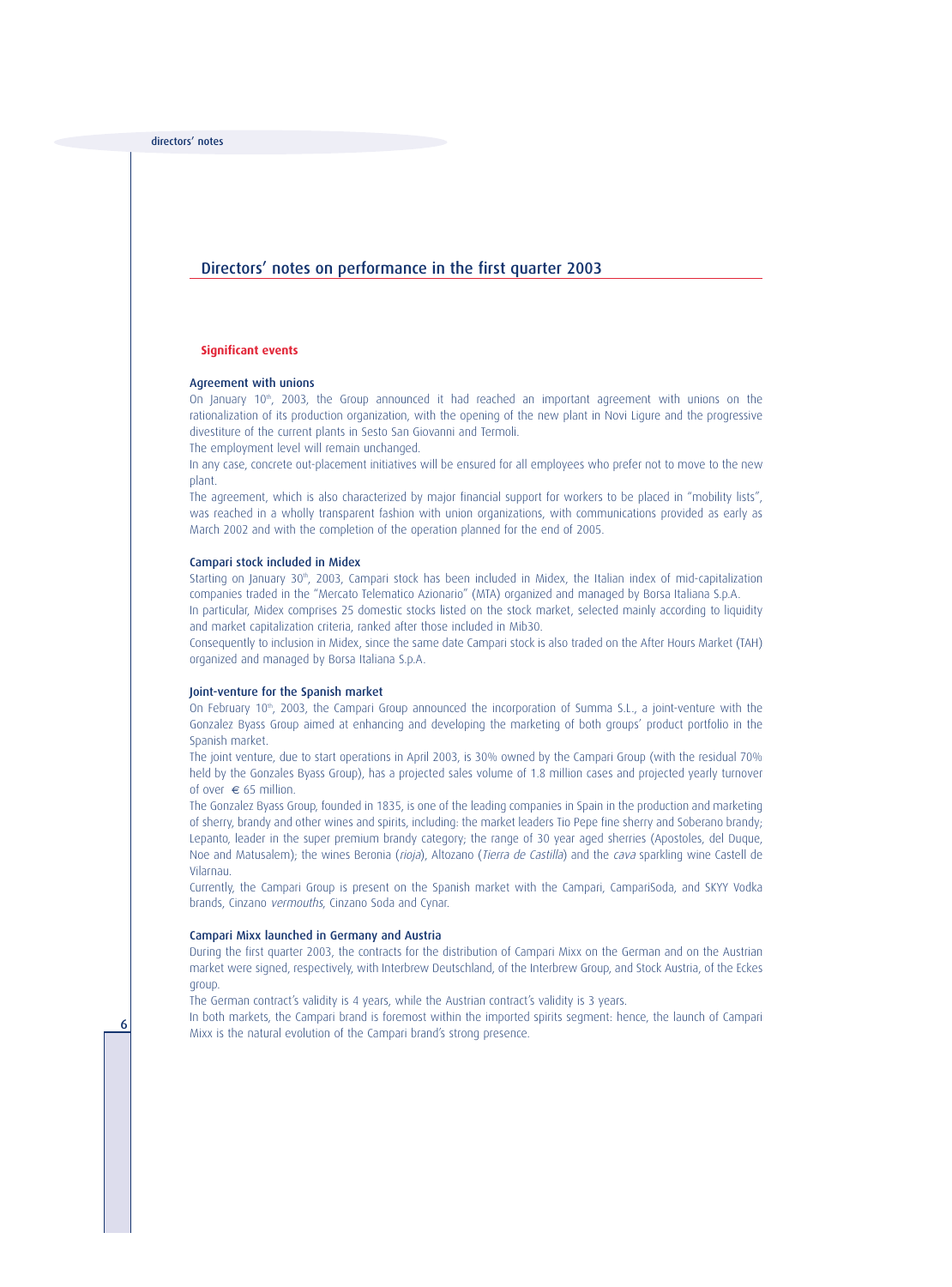#### Merger of Francesco Cinzano & C.ia S.p.A. into Campari-Crodo S.p.A

In 2003, Francesco Cinzano & C.ia S.p.A. is expected to be merged with Campari-Crodo S.p.A., with accounting and fiscal effects starting January 1st, 2003.

The operation is aimed at simplifying the corporate structure and rationalizing the Group's operations.

#### SKYY Berry, SKYY Spiced and SKYY Vanilla launched in the United States

In March 2003 SKYY Spirits, LLC launched three additional SKYY Vodka line extensions (adding to the existing SKYY Citrus).

They are SKYY Berry, SKYY Spiced and SKYY Vanilla, three flavored vodkas, a segment experiencing strong growth in the US market.

#### **Sales performance**

All sales values provided in this paragraph, whether defined as net sales or simply as sales, are always expressed net of excise duties and discounts.

During the first quarter of 2003, net consolidated Group sales were  $\epsilon$  135.2 million, up 5.9% over the corresponding period of last year, when they had amounted to  $\epsilon$  127.7 million.

The following table shows sales variation in its three components of external growth, organic growth before exchange rate effects and variation due to exchange rates.

| Analysis of net sales variation               | $\epsilon$ million | in % over<br>first quarter 2002 |
|-----------------------------------------------|--------------------|---------------------------------|
| $\cdot$ net sales, first quarter 2003         | 135.2              |                                 |
| · net sales, first quarter 2002               | 127.7              |                                 |
| <b>Total variation</b>                        | 7.5                | 5.9%                            |
| whereof:                                      |                    |                                 |
| $\cdot$ external growth                       | 8.5                | 6.6%                            |
| · organic growth before exchange rate effects | 7.3                | 5.8%                            |
| · variation due to exchange rates             | $-8.3$             | $-6.5%$                         |
| <b>Total variation</b>                        | 7.5                | 5.9%                            |

External growth, amounting to 6.6%, derives from the  $\epsilon$  8.5 million in sales of 1800 Tequila achieved the first three months of the year by the subsidiary Skyy Spirits, LLC.

It should be recalled that SKYY Spirits, LLC started distributing the brand in October 2002 and, consequently, sales of 1800 Tequila, for the first nine months of 2003, will add to the Group's external growth.

Organic growth, expressed at unchanged exchange rates from the first quarter of 2002, and amounting to 5.8% overall, partly benefited from the contribution of Campari Mixx, the ready to drink launched by the Group the second half of last year.

Conversely, exchange rate variations had a negative effect, quantifiable at 6.5%, on net sales. This negative effect, mainly brought about by the devaluation, relative to the consolidation currency, of the US Dollar 7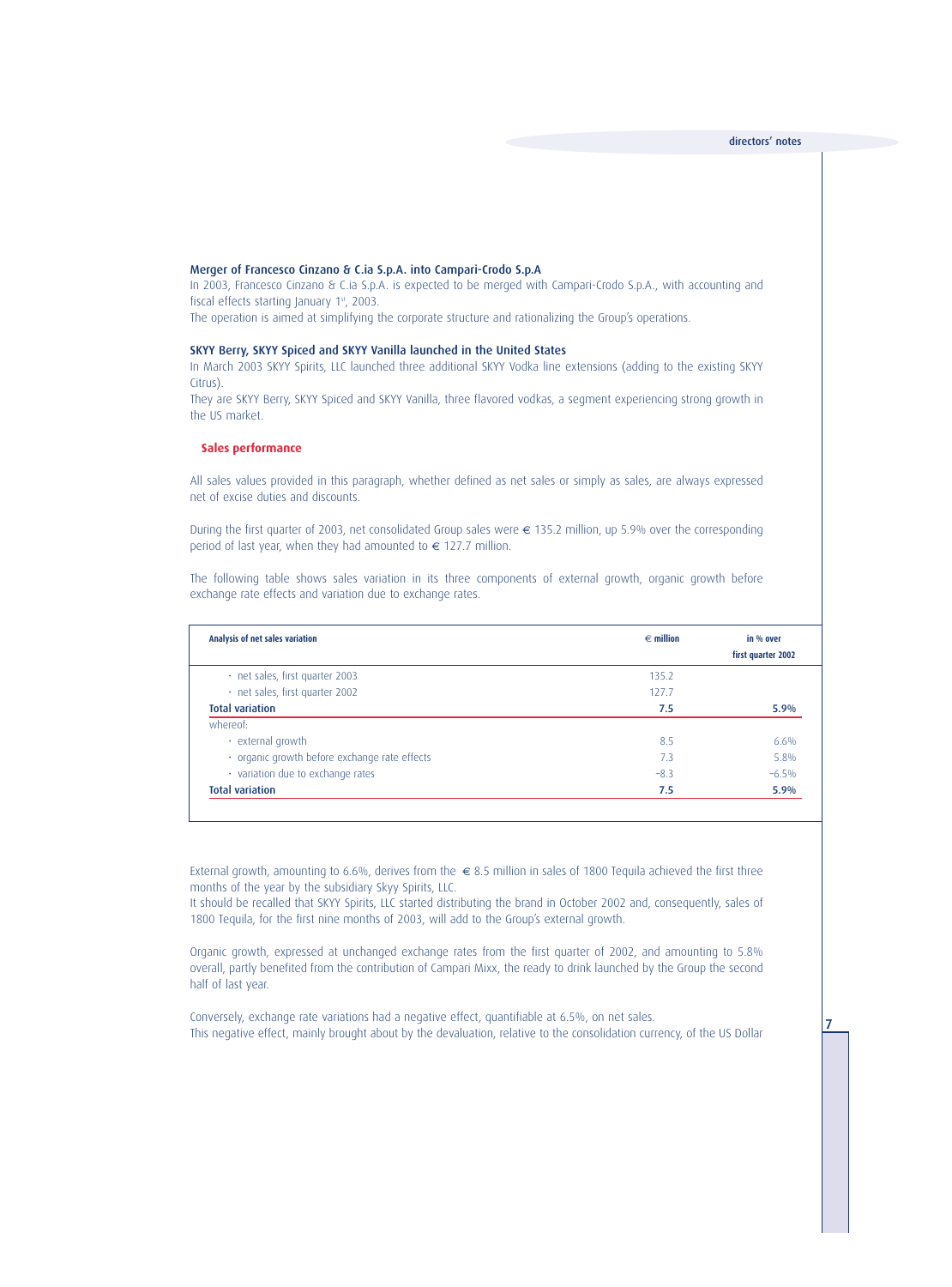(–18.4%) and of the Brazilian Real (–44.3%) with respect to the average exchange rate of the first quarter 2002, is particularly marked because the gradual depreciation of these currencies against the € started approximately towards the end of the second quarter 2002.

The devaluation of the US Dollar and of the Brazilian Real in the first quarter 2003 relative to the average rate for the year 2002, is lesser, i.e. respectively 11.8% and 25.8% (given average annual reference exchange rates of 0.946 for the US Dollar and 2.784 for the Brazilian Real).

Therefore, if the exchange rates for the US Dollar and the Brazilian Real were to remain substantially in line with the levels recorded the first quarter 2003, the negative impact of the exchange rate effect on an annual basis would be reduced with respect to the impact recorded the first quarter 2003.

| Average quarterly exchange rates | 2003   | 2002   | <b>Variation %</b> |
|----------------------------------|--------|--------|--------------------|
| BRC $x 1 \in$                    | 3.750  | 2.088  |                    |
| $\epsilon$ x 1 BRC               | 0.2666 | 0.4789 | $-44.3%$           |
| $US$x1$ \in$                     | 1.073  | 0.876  |                    |
| $\epsilon$ x 1 US\$              | 0.9316 | 1.1415 | $-18.4%$           |

For a better understanding of the tables that follow, where the impact of exchange rate variations on sales is shown, it should be noted that this impact is always calculated as follows.

Foreign currency sales of Q1 2003 are converted into  $\epsilon$  at the average exchange rate of Q1 2003 and at the average exchange rate of Q1 2002; the difference of the first value minus the second is divided by Q1 2002 sales calculated at the average exchange rate of Q1 2002, to obtain the percent value that most completely expresses the exchange rate effect.

The discrepancy between the percentage rate of the currencies' devaluation, shown in the above table, and the exchange rate effect on sales, as determined above, relates to the effect of exchange rate devaluation on the organic growth in quarterly sales.

With regard to absolute values, the break-down of overall sales growth is thus obtained, expressed in terms of  $\epsilon$ , organic growth at constant exchange rate and exchange rate effect on the value of 2003 sales obtained according to the calculation set out above.

The two tables that follow show sales by geographical area, respectively highlighting the distribution and trend in net sales by area and the incidence, in percentage terms, of the three components of external growth, organic variation and exchange rate effect on each area's total trend.

|                                |                    | First quarter 2003 |                    | <b>First quarter 2002</b> | <b>Variation %</b> |
|--------------------------------|--------------------|--------------------|--------------------|---------------------------|--------------------|
| Net sales by geographical area | $\epsilon$ million | $\frac{0}{0}$      | $\epsilon$ million | $\frac{0}{0}$             | 2003/2002          |
| Italy                          | 72.1               | 53.3%              | 70.8               | 55.4%                     | 1.8%               |
| Europe                         | 26.2               | 19.3%              | 24.5               | $19.2\%$                  | 6.7%               |
| Americas                       | 34.3               | 25.4%              | 29.6               | 23.2%                     | 16.1%              |
| Rest of the world              | 2.6                | $1.9\%$            | 2.8                | 2.2%                      | $-6.4%$            |
| <b>Total</b>                   | 135.2              | 100.0%             | 127.7              | 100.0%                    | 5.9%               |
|                                |                    |                    |                    |                           |                    |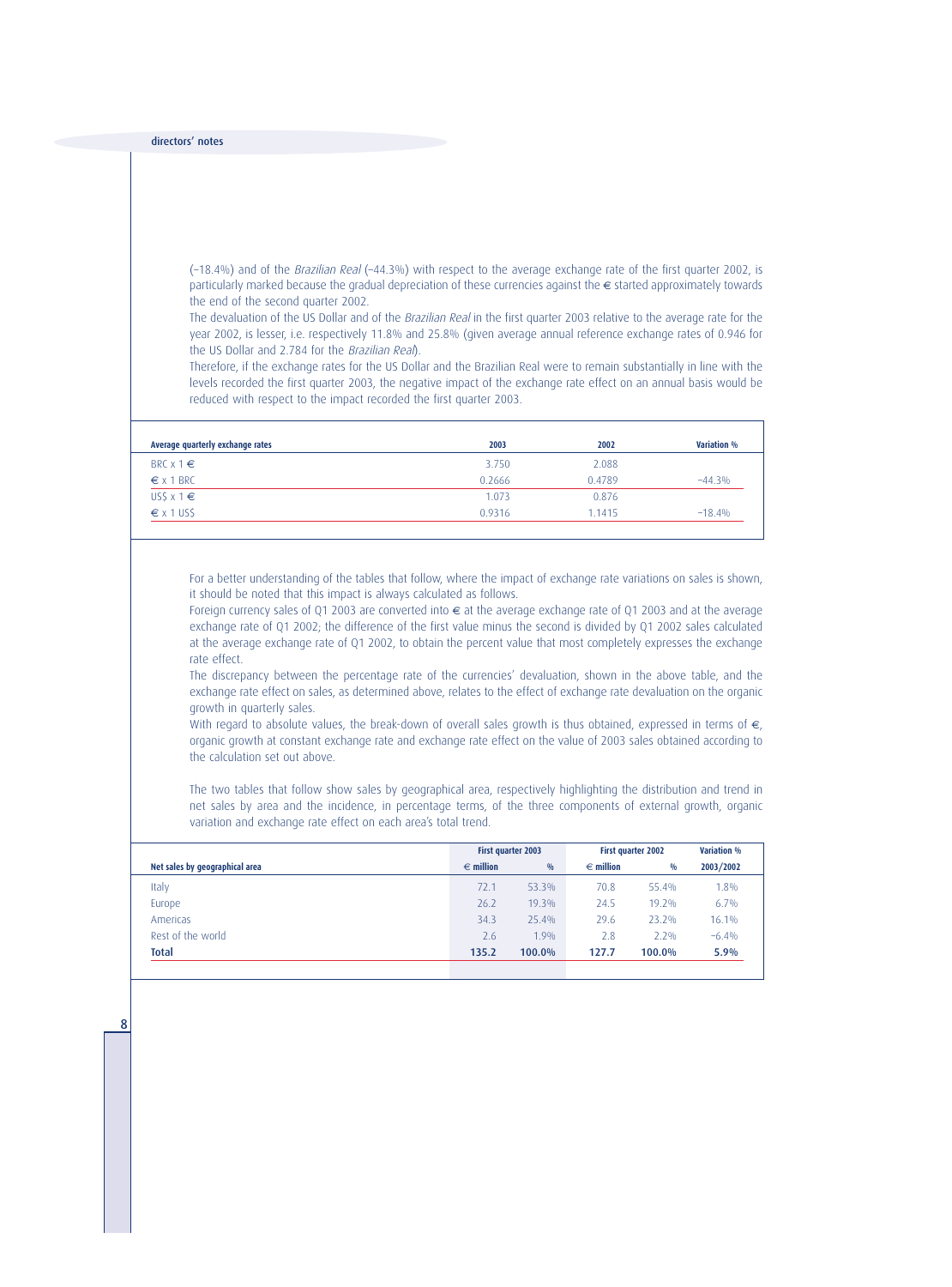| Analysis of % variation<br>in net sales by geographical area | Variation in %<br>total in quarter | whereof growth<br>through acquisitions | whereof gross<br>organic variation | whereof exchange<br>rate effect |
|--------------------------------------------------------------|------------------------------------|----------------------------------------|------------------------------------|---------------------------------|
| Italy                                                        | 1,8%                               | $0.0\%$                                | 1.8%                               | $0.0\%$                         |
| Europe                                                       | 6,7%                               | $0.0\%$                                | 6.7%                               | $0.0\%$                         |
| Americas                                                     | 16,1%                              | 28.7%                                  | 14.7%                              | $-27,3%$                        |
| Rest of the world                                            | $-6.4%$                            | $0.0\%$                                | 2.4%                               | $-8,8%$                         |
| <b>Total</b>                                                 | 5,9%                               | 6.6%                                   | 5,8%                               | $-6,5%$                         |

Net sales on the Italian market for Q1 2003 amounted to 53.3% of the Group's consolidated sales and grew 1.8% from last year.

This variation results from:

- a particularly positive trend in spirits, which as should be recalled also include ready to drink sales;
- a drop in the wines segment, due mainly to Sella & Mosca wines and, to a lesser extent, to Cinzano sparkling wines, whose Q1 2002 sales had benefited from the early date of the Easter holidays;
- a contraction in soft drinks sales, substantially due to the intense promotional activity towards distributors carried out during the first quarter of the previous year, and to its consequent effect of "front loading" sales.

Sales in the Europe area, accounting for 19.3% of total sales, grew 6.7% over the corresponding period of last year. The factors that most contributed to this positive performance were: on one hand, the launch of Campari Mixx in Germany and Austria (added to the Swiss market); on the other hand, the positive start of a new distribution agreement on the important Russian market, particularly significant for Cinzano vermouth sales.

In the Americas area, the proportion of sales over the total grew from 23.2% to 25.4%, with net sales up 16.1% from the first quarter of last year; overall, this performance results from:

- the sizable external growth, amounting to 28.7%, and wholly generated by 1800 Tequila sales;
- the positive organic growth which, after filtering out the exchange rate effect, was 14.7%, thanks to the good sales results obtained by the subsidiaries Skyy Spirits,LLC and Campari do Brasil Ltda.;
- the considerable negative impact brought about by the unfavorable trend in the exchange rates, which, in the quarter in question, eroded the area's net sales by 27.3%.

In the Rest of the World complementary area, whose portion of total sales is less than 2% and which is constituted for about 50% by sales in the Australian and Japanese markets, net sales were down 6.4%; in this case, too, the small but positive organic growth was cancelled out by the unfavorable exchange rates.

The two tables that follow provide greater details on net sales in the Americas area.

| Detail of net sales  |                    | First quarter 2003 |                    | <b>First quarter 2002</b> |           |
|----------------------|--------------------|--------------------|--------------------|---------------------------|-----------|
| in the Americas area | $\epsilon$ million | $\frac{0}{0}$      | $\epsilon$ million | $\frac{0}{0}$             | 2003/2002 |
| USA                  | 28.9               | 84.2%              | 22.6               | 76.3%                     | 28.2%     |
| <b>Brazil</b>        | 4.1                | 12.0%              | 5.9                | 20.1%                     | $-30.6%$  |
| Other countries      | 1.3                | 3.8%               | 1.1                | 3.6%                      | 21.4%     |
| <b>Total</b>         | 34.3               | 100.0%             | 29.6               | 100.0%                    | 16.1%     |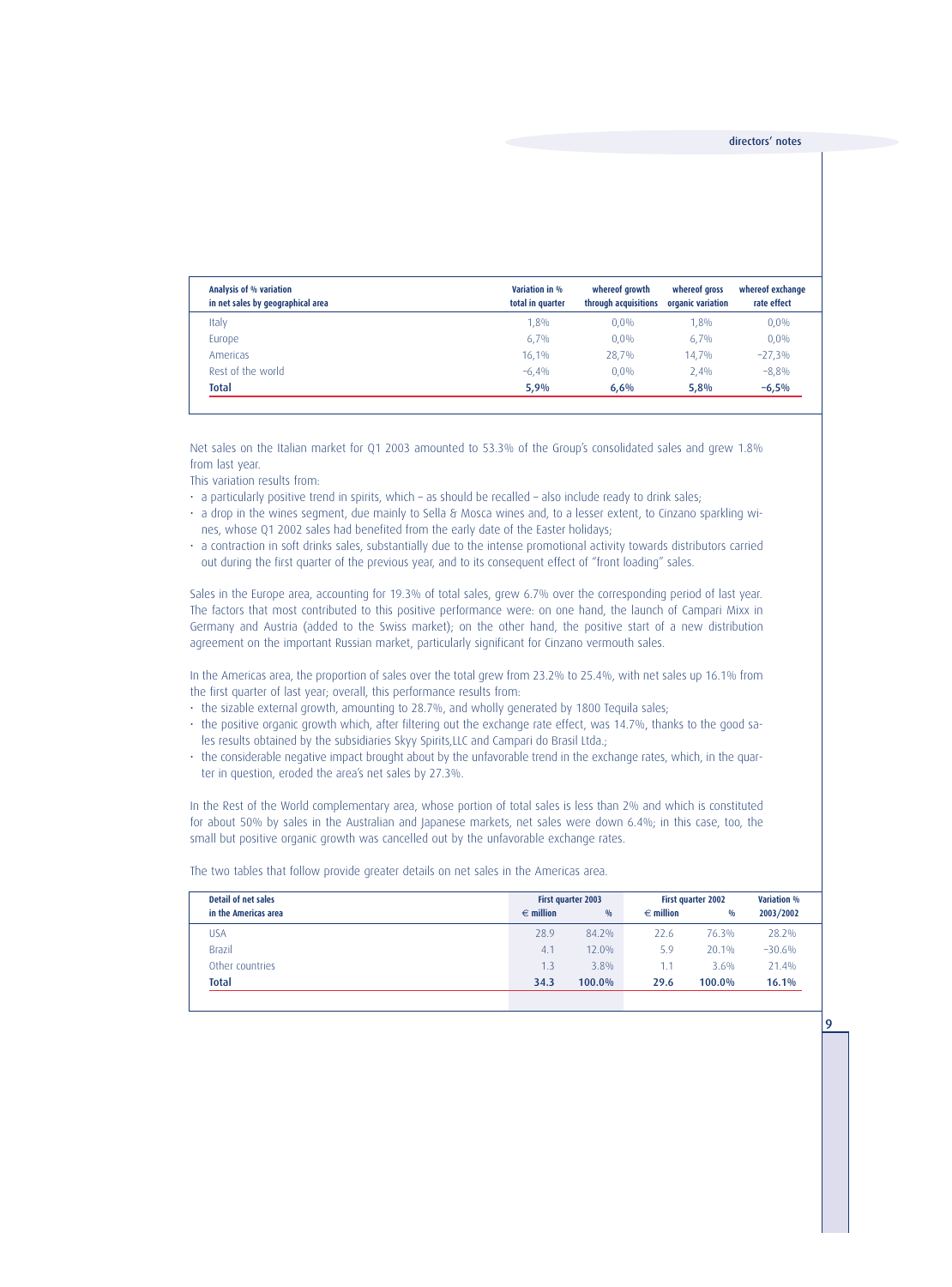| <b>Analysis of % Variation</b><br>in net sales in the Americas area | Variation in %<br>total in quarter | whereof growth<br>through acquisitions | whereof aross<br>organic variation | whereof exchange<br>rate effect |
|---------------------------------------------------------------------|------------------------------------|----------------------------------------|------------------------------------|---------------------------------|
| <b>USA</b>                                                          | 28.2%                              | 37.6%                                  | 11.0%                              | $-20.4%$                        |
| <b>Brazil</b>                                                       | $-30.6%$                           | 0.0%                                   | 23.9%                              | $-54.5%$                        |
| Other countries                                                     | 71.4%                              | 0.0%                                   | 42.6%                              | $-21.2%$                        |
| <b>Total</b>                                                        | 16.1%                              | 28.7%                                  | 14.7%                              | $-27.3%$                        |

In the United States, total variation in quarterly sales was extremely positive (+28.2%): even excluding the aforementioned sizable positive contribution provided by external growth, the organic part of the business, and in particular Skyy Vodka, also had a favorable performance, amounting to 11.0% overall.

The excellent organic and external performance allowed to absorb the negative impact of the US Dollar devaluation, which exceeded 20%.

In Brazil, too, although the first quarter is not very significant, due to the low seasonality of sales, the performance was definitely positive, with 23.9% growth in net sales, measured in local currency; however, the marked devaluation of the Brazilian Real between the two periods had a more than proportional impact on sales, i.e. 54.5%.

Consequently, total variation in Brazilian sales, converted into €, was heavily negative (–30.6%).

The other countries in the Americas area, marginal in terms of sales amounts, grew positively, amply absorbing the negative impact of the devaluation, linked mostly to the oscillation of the US Dollar.

The two tables that follow respectively show net sales performance by business area and, for each area, the breakdown of total growth into the components of growth through acquisitions, organic growth and exchange rate effect:

|                      |                    | First quarter 2003 |                    | First quarter 2002 | <b>Variation %</b> |
|----------------------|--------------------|--------------------|--------------------|--------------------|--------------------|
| Net sales by segment | $\epsilon$ million | $\frac{0}{0}$      | $\epsilon$ million | $\frac{0}{0}$      | 2003/2002          |
| <b>Spirits</b>       | 88.2               | 65.2%              | 77.4               | 60.6%              | 14.0%              |
| Wines                | 15.4               | 11.4%              | 16.4               | 12.8%              | $-6.1\%$           |
| Soft drinks          | 30.0               | $22.2\%$           | 31.8               | 24.9%              | $-5.6%$            |
| Other sales          | 1.6                | $1.2\%$            | 2.1                | 1.6%               | $-25.2%$           |
| <b>Total</b>         | 135.2              | 100.0%             | 127.7              | 100.0%             | 5.9%               |
|                      |                    |                    |                    |                    |                    |

| <b>Analysis of % Variation</b><br>in net sales by segment | <b>Total</b> | whereof growth<br>through acquisitions | whereof gross<br>organic variation | whereof exchange<br>rate effect |
|-----------------------------------------------------------|--------------|----------------------------------------|------------------------------------|---------------------------------|
| <b>Spirits</b>                                            | 14.0%        | 11.0%                                  | 12.7%                              | $-9.7%$                         |
| Wines                                                     | $-6.1\%$     | $0.0\%$                                | $-2.8%$                            | $-3.3%$                         |
| Soft drinks                                               | $-5.6%$      | 0.0%                                   | $-5.6%$                            | $0.0\%$                         |
| Other sales                                               | $-25.2%$     | 0.0%                                   | $-12.5%$                           | $-12.7%$                        |
| <b>Total</b>                                              | 5.9%         | 6.6%                                   | 5.8%                               | $-6.5%$                         |

10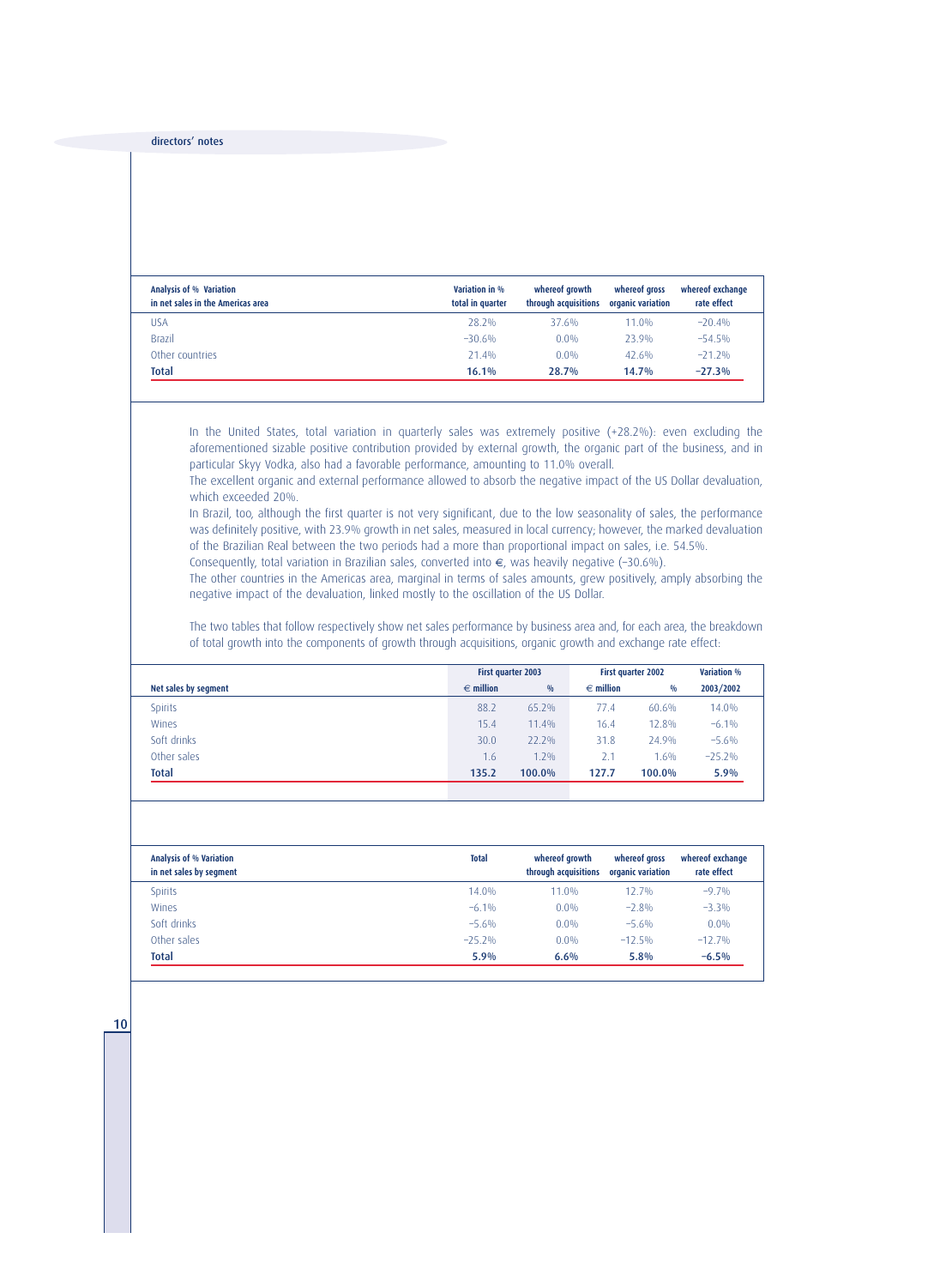#### **Spirits**

With net sales of € 88.2 million, spirits grew by 14.0% overall in 01 2003 over the same period of 2002, when sales had been  $\epsilon$  77.4 million.

Net of the positive impact of external growth and of the negative impact of unfavorable exchange rates (commented above), spirits show a more than satisfactory organic growth of 12.7%.

With respect to sales of main brands, some significant aspects must be noted.

Net sales of Campari for Q1 2003, before exchange rate effects, are up 0.7% over the corresponding period of last year; the significant negative exchange rate effect, of 5.4%, substantially generated by the considerable incidence of the brand's sales on the Brazilian market, led to an overall drop in sales, net of exchange rate effects, of 4.7%.

On the Italian market, after an excellent 2002, in the first quarter of the current year the brand continued to exhibit a positive trend (+7.3%), driven by regular and homogeneous growth in both distribution channels (on trade and off trade).

In Germany, Campari sales in the quarter were down 5.5%, highlighting the expected slow-down in the far more significant sales contraction that characterized last year.

Lastly, the trend was very positive in Brazil where, in local currency terms, Campari sales for the quarter were up 17.1%.

CampariSoda, whose sales are almost totally concentrated on the Italian market, grew 7.7% over Q1 2002, also as a result of the success of a promotional campaign.

SKYY Vodka provided a decisive contribution to the first-quarter performance by the Group's spirits, with sales up 32.7% before exchange rate effects.

The negative exchange rate effect, amounting to 23.2%, led to a reduction in total growth which, after this effect, was 9.5% (it should be recalled that 95% of this brand's sales are in the US).

As stated at the beginning of the report, in March 2003 three new line extensions of SKYY Vodka were launched on the US market, adding to the existing SKYY Citrus: SKYY Berry, SKYY Spiced and SKYY Vanilla.

Sales of the flavored vodka range are up 50.7% from Q1 2002 and have reached an incidence of 10% of total SKYY Vodka sales.

Regarding Campari Mixx, after last year's launch in Italy and Switzerland, two important commercial agreements were defined for the German and Austrian markets, thus implementing the selected distribution expansion plan.

Campari Mixx sales in the first quarter of 2003 – a low seasonality time of the year for ready-to-drinks – accounted for 3.5% of total growth in the spirits segment, which was 14.0%.

As to the other products in the spirits segment, good results came from the Brazilian brands, especially the Dreher aguardiente (+30.3% at constant exchange rates) and the admix whiskies Old Eight, Drury's and Gold Cup (+9.8% at constant exchange rates), as well as Ouzo 12 (+39.8%), which benefited during the quarter from the growth in consumption but also from the early start, on the Greek market, of the promotional activity for the summer season. On the other hand, the slowdown in Cynar sales continues, due to the persisting difficulties encountered on the Italian market, down 8.3% overall.

Among third party brands, Jägermeister grew 11.6%.

#### **Wines**

Net sales of wines during the quarter amounted to  $\epsilon$  15.4 million, down 2.8% at constant exchange rates. For this segment, too, the unfavorable trend in exchange rates had a negative impact, amounting to 3.3% and bringing total sales reduction up to 6.1%.

Cinzano vermouth also recorded a negative performance, amounting to 9.5% at constant exchange rates.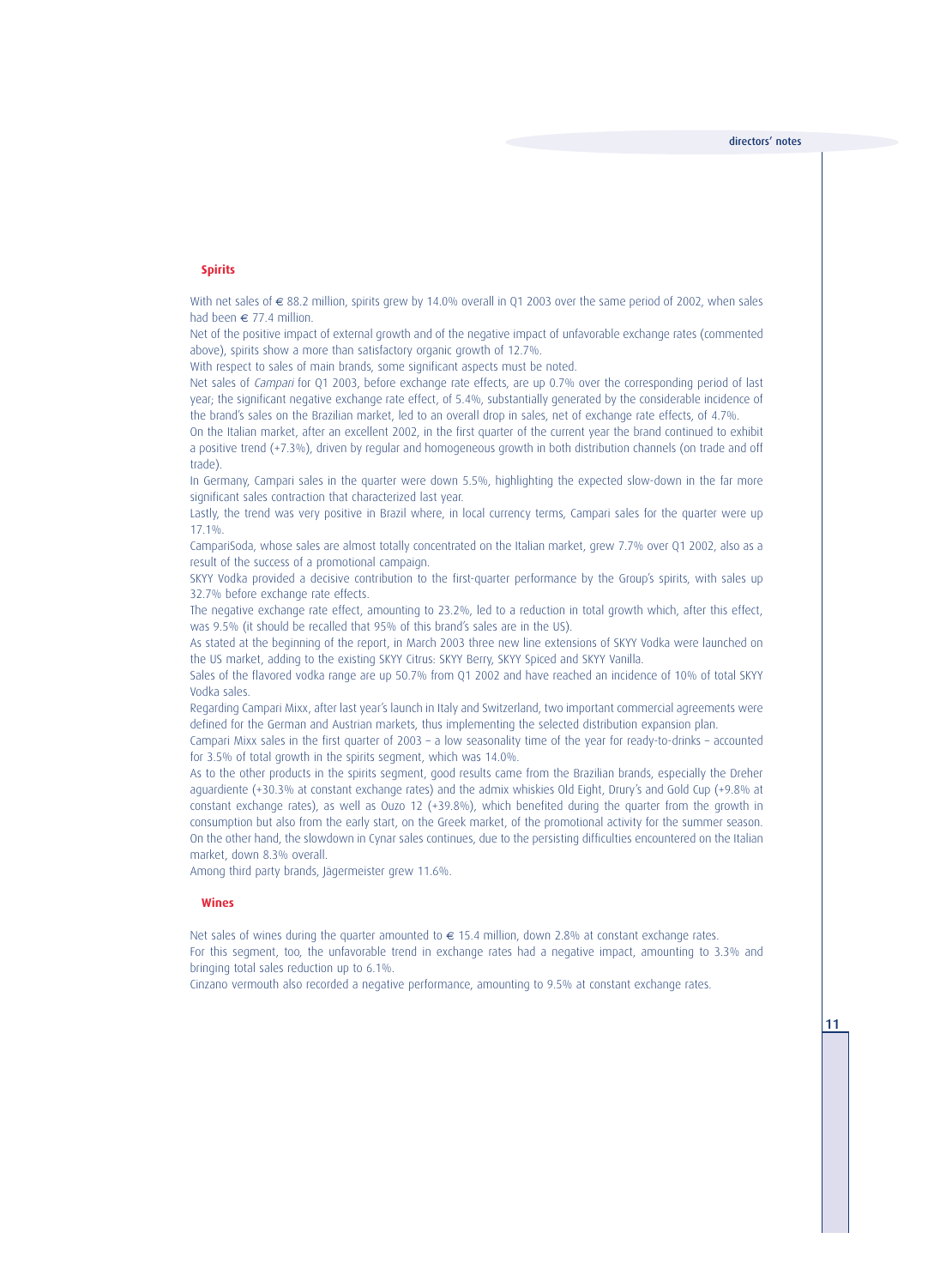The unfavorable exchange rates, at 6.3%, increased the drop to 15.8%.

The contraction, which in any case pertains to a quarter characterized by low sales seasonality, discounts the effects of the brand's excellent performance in Q4 2002.

Net sales of Cinzano sparkling wines were down 6.4%, at constant rates, from those of the first quarter 2002.

Given the relative marginality of sales outside the EU, the negative impact of exchange rates was limited to 1.0%, for a total contraction of 7.4%.

For the German market, still affected by recessionary difficulties, the drop is due to the continuing generalized slowdown in consumption.

On the contrary, sales on the Italian market reached last year's levels and, in light of the more limited contribution of sales linked to the Easter holidays, which in 2003 did not take place until the second quarter, the result attained is considered satisfactory.

Regarding Sella & Mosca wines, Q1 2003 sales were down 4.9%, increased by 1.0% by the unfavorable exchange rate effect.

The slower sales are wholly due to the Italian market, which is expected to recover in the remainder of the year. Among third party brands, Riccadonna sparkling wines, whose main market is Australia, though heavily penalized by the unfavorable exchange rate, still closed the quarter exhibiting strong growth over last year.

#### **Soft drinks**

In Q1 2003, net sales of soft drinks were € 30.0 million, down 5.6% from last year.

As mentioned in the comments to sales by geographic area, last year in Italy, in preparation for the summer season, the distributor re-supply promotional campaign was moved up to March, thus moving sales forward to a significant extent.

In particular, in Q1 2003 Crodino net sales dropped by 2.9%, whilst the Lemonsoda, Oransoda and Pelmosoda line, which previously had been the object of the early promotional support, was down 10.4%.

In regard to the third party soft drink brands distributed by the Group, Lipton Ice Tea closed the first quarter 2003 with sales in line with last year's, whilst in early 2003, by agreement with the Eckes group, owner of the brand, the marketing of Granini fruit juices was stopped.

#### **Other sales**

12

This segment, which is marginal and complementary to the others, includes revenues deriving from co-packing activities and from the sale of raw materials and semi-finished products to third parties.

In Q1 2003, these sales amounted to € 1.6 million, down 25.2% from last year, when they had been € 2.1 million. This drop is due, in equal parts, to the negative impact of the exchange rate (relating to the Brazilian subsidiary) and to the decreased bottling activity performed in Italy in the Sulmona plant.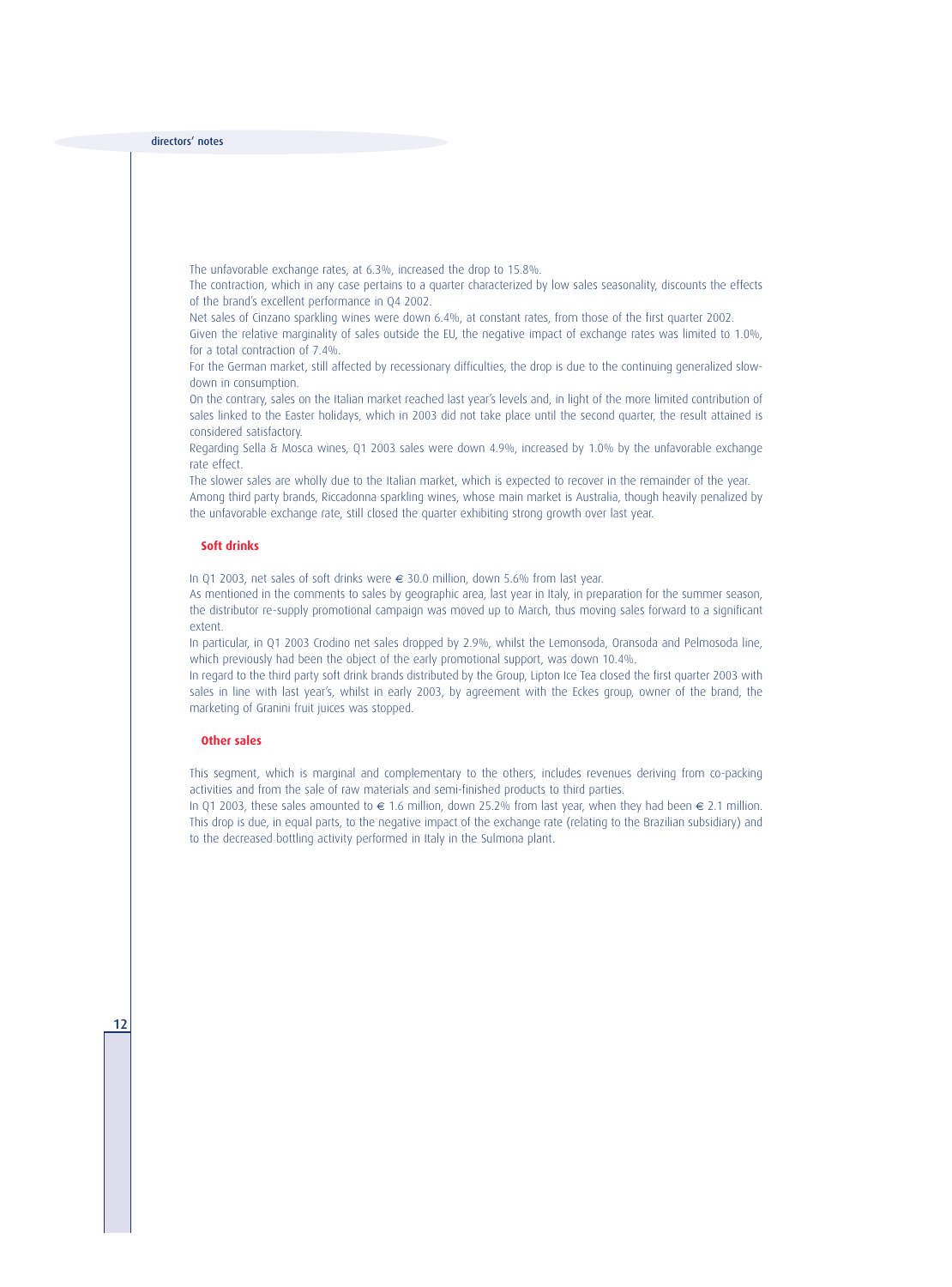## Consolidated financial statements

#### **Preparation criteria**

In accordance with Art. 82, paragraph 1 of Consob resolution no. 11971 of May 14, 1999, the Board of Directors prepared the present consolidated quarterly report on operations in the first quarter of fiscal year 2003.

The financial statements for the first quarter 2003 were prepared according to the principles and assessment criteria used for the yearly financial statements, to which the reader is referred, as they are compatible with the purposes of the quarterly report.

They are therefore compliant with the civil provisions complemented and interpreted by Consob rules and by the principles set out by the National Councils of Accountants (Consigli Nazionali dei Dottori Commercialisti e dei Ragionieri).

No variations took place in the consolidation area after 31 December 2002.

With respect to 31 March 2002, there are no significant effects deriving from changes to the organizational structure.

#### **Consolidated income statement**

The table that follows shows the consolidated income statement for the first quarter 2003, reclassified according to international practice.

First quarter 2003 values are compared to those of the corresponding period of 2002.

Each entry in the income statement shows the percentage with respect to net sales, as well as the percent variation between the corresponding values recorded in the two periods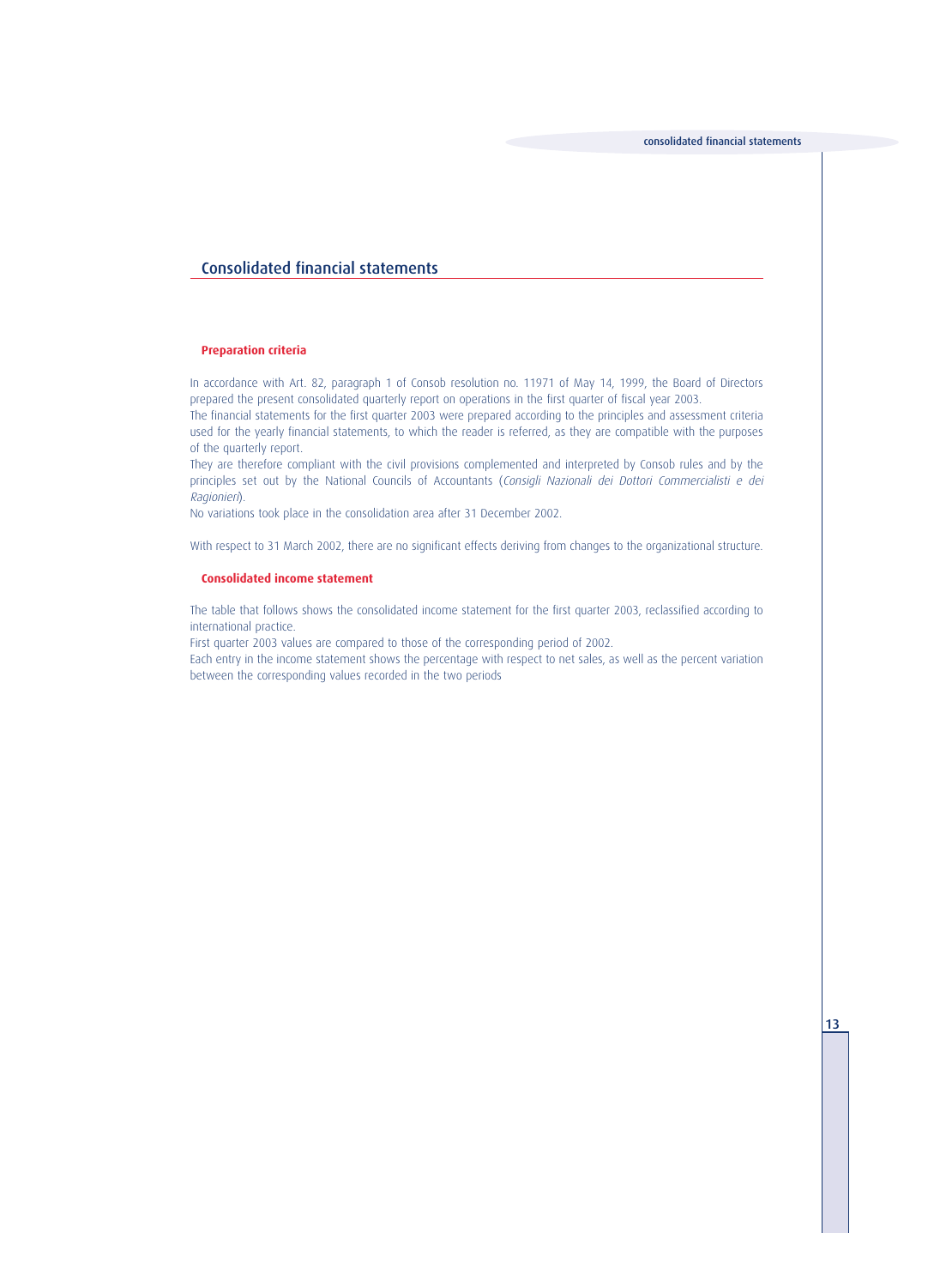| <b>Reclassified income statement</b>               |        | 31 March 2003 |        | 31 March 2002 | <b>Variation</b> |
|----------------------------------------------------|--------|---------------|--------|---------------|------------------|
| $\epsilon$ million                                 | value  | $\frac{0}{0}$ | value  | $\frac{0}{0}$ | $\frac{0}{0}$    |
| <b>Net sales</b>                                   | 135.2  | 100.0%        | 127.7  | 100.0%        | 5.9%             |
| Cost of materials                                  | (43.1) | $-31.9%$      | (40.0) | $-31.3%$      | $7.7\%$          |
| Costs of production                                | (10.0) | $-7.4%$       | (11.0) | $-8.6%$       | $-8.9%$          |
| Total cost of goods sold                           | (53.1) | $-39.3%$      | (51.0) | $-39.9%$      | 4.1%             |
| <b>Gross margin</b>                                | 82.1   | 60.7%         | 76.7   | 60.1%         | 7.1%             |
| Advertising and promotion                          | (27.3) | $-20.2%$      | (25.1) | $-19.7%$      | 8.8%             |
| Sale and distribution costs                        | (17.5) | $-12.9%$      | (16.8) | $-13.2%$      | 3.9%             |
| <b>Trading profit</b>                              | 37.3   | 27.6%         | 34.8   | 27.3%         | 7.3%             |
| General and administrative expenses                | (10.2) | $-7.5\%$      | (10.9) | $-8.5%$       | $-6.1\%$         |
| Other operating revenues                           | 1.2    | $0.9\%$       | 3.7    | 2.9%          | $-66.1%$         |
| Goodwill and trademark depreciation                | (6.9)  | $-5.1\%$      | (6.8)  | $-5.3%$       | $1.7\%$          |
| Operating income (EBIT) before non recurring costs | 21.4   | 15.9%         | 20.8   | 16.3%         | 3.1%             |
| Non recurring costs                                | (0.1)  | $-0.1%$       | (0.6)  | $-0.5%$       | $-78.8%$         |
| <b>Operating income (EBIT)</b>                     | 21.3   | 15.8%         | 20.2   | 15.8%         | 5.4%             |
| Net financial income (losses)                      | (2.4)  | $-1.8%$       | (1.3)  | $-1.0%$       | 80.9%            |
| Income (losses) on net exchange rates              | (0.6)  | $-0.4%$       | (0.9)  | $-0.7%$       | $-38.5%$         |
| Other non operating income (losses)                | (0.4)  | $-0.3%$       | (0.5)  | $-0.4%$       | $-11.5%$         |
| Income before taxes                                | 17.9   | 13.3%         | 17.5   | 13.7%         | 2.4%             |
| Minority interests                                 | (2.6)  | $-1.9%$       | (3.0)  | $-2.3%$       | $-14.4%$         |
| Group income before taxes                          | 15.3   | 11.3%         | 14.5   | 11.4%         | 5.9%             |
| Tangible asset depreciation                        | (2.9)  | $-2.1\%$      | (3.2)  | $-2.5%$       | $-10.1%$         |
| Intangible asset depreciation                      | (7.6)  | $-5.6%$       | (7.5)  | $-5.9%$       | $0.1\%$          |
| <b>Total depreciation</b>                          | (10.4) | $-7.7%$       | (10.7) | $-8.4%$       | $-2.9%$          |
| <b>EBITDA</b>                                      | 31.7   | 23.5%         | 31.0   | 24.3%         | 2.5%             |
| <b>EBITA</b>                                       | 28.3   | 20.9%         | 27.0   | 21.1%         | 4.5%             |
|                                                    |        |               |        |               |                  |

In the reclassified income statement in the above form, where costs are aggregated by allocation, the costs borne for central research & development, quality assurance and engineering structures were classified in 2003 under the entry general and administrative expenses, while the previous years they were recorded as production costs. Therefore, since it was not deemed necessary to reclassify 2002 accounts in similar fashion, it is noted, for purposes of a more correct comparison between the data of the two years, that in both periods these costs, though recorded

in two different lines of the income statement, amount to  $\epsilon$  0.6 million.

In the first quarter of 2003, the Group's income statement exhibits, relative to the corresponding period of the previous year, a positive variation of the various levels of profitability, substantially consistent with sales growth. In particular, EBIT, i.e. operating income, was € 21.3 million, up 5.4% over last year (€ 20.2 million), with the same percentage of net sales (15.8%).

It is necessary to recall that the severe devaluation of the US Dollar and of the Brazilian Real, thoroughly analyzed in the previous paragraph for its negative impact on net sales, obviously had a positive effect on the costs of the subsidiaries Skyy Spirits, LLC and Campari do Brasil Ltda., once they are converted into €.

However, this conversion effect has an impact of differing intensity in the different cost entries of the consolidated income statement due to the different weight, in the income statements of the two subsidiaries, of individual cost **14** categories in relation to sales.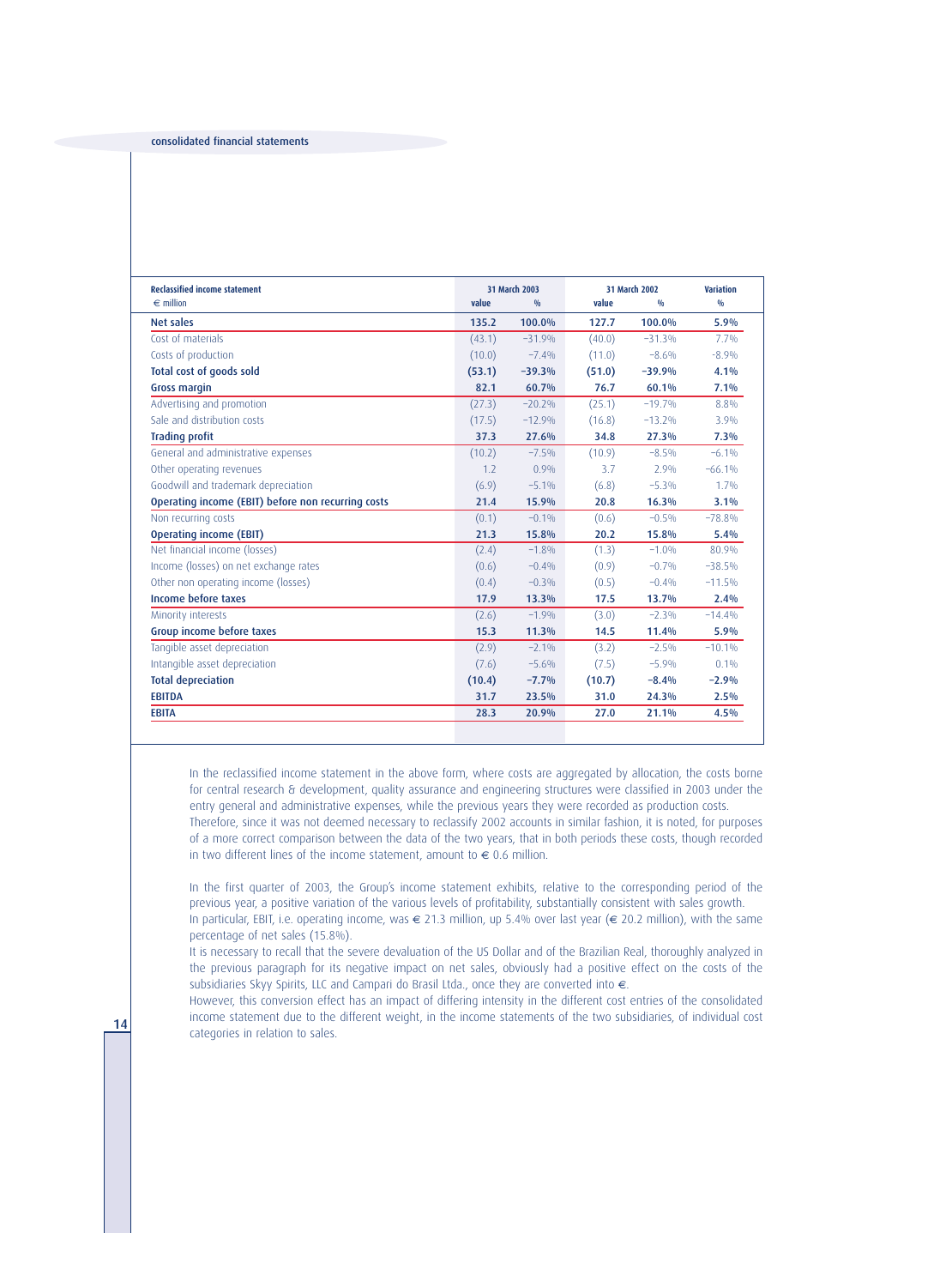Moreover, for Skyy Spirits, LLC, a reduction in the EBIT level of marginality, mainly brought about by the collection of lower royalties for SKYY Blue (commented specifically below), led to a reduction in the total impact of exchange rates in terms of operating income, relative to the impact recorded at the sales level.

To summarize, at constant exchange rates of the first quarter 2002, the consolidated EBIT of the period is up 7.2% over last year, with a negative exchange rate impact amounting to 1.8%.

In addition, the following variations with significant impact on EBIT are noted.

^ The cost of goods sold improved its overall percent incidence on sales by 0.6 percentage points, from last year's 39.9% to 39.3%.

In this context, however, the incidence of the cost of materials is slightly higher (+0.6%), while the incidence of production costs is considerably lower (–1.2%).

This change is due mainly to the consolidation of sales of 1800 Tequila, which, being a license distributed brand, has a far higher cost of materials incidence (i.e. the purchase price from the trademark holder) than the Group's organic figure, although, on the other hand, it has no cost of production.

First quarter production costs also benefit from the reclassification discussed at the beginning of the paragraph, i.e. costs for € 0.6 million attributed, from this year on, to general and administrative expenses.

^ The entry "other operating income", which includes exclusively the royalties received by third parties for the use of the Group's trademarks is markedly lower: while in Q1 2002 the recorded income amounted to  $\epsilon$  3.7 million, in Q1 2003 they were down to  $€ 1.2$  million.

In both periods, the entry includes mainly the royalties paid to Skyy Spirits, LLC by SABMiller in relation to SKYY Blue sales, the ready to drink launched last year and produced and distributed by SABMiller in the United States. Royalties in 2002, in addition to being converted at a far more favorable exchange rate, were higher in any case, because they were correlated to the very high sales levels that are characteristic of the product launch and initial distribution phase.

Secondarily, since the royalties are paid net of the contributions paid by Skyy Spirits, LLC in support of the communication campaign, this negative component has a greater incidence on the net proceeds of 2003.

□ Depreciation on tangible assets was lower than last year as a consequence of the launch, in Italy, of the project for the replacement of products sold with "returnable packages" (crates and glass) with new, totally "disposable" packages. This project, involving Crodino and CampariSoda sales on the on-trade channel, has the direct implication, for the Group, at the income statement level, of a higher cost of materials and lower depreciation: while disposable packages are purchased and "consumed", returnable packages are recorded as assets and consequently depreciated. On the other hand, given that the level of returned packages is substantially similar to the value of the depreciation, in terms of cash flow this project entails a reduction in fixed asset investments by the same amount.

It should be noted that this phenomenon, already in the first quarter and even more so in the remaining months of 2003, when the "replacement" project will be completed, has the direct consequence of generating a lower growth of EBITDA with respect to EBIT.

EBITDA, i.e. operating income before all tangible and intangible asset depreciation, in the first quarter 2003 was  $\in$ 31.7 million, up 2.5% over the first quarter 2003.

EBITA, i.e. operating income before goodwill and trademark amortization, was  $\epsilon$  28.3 million, up 4.5% if compared with the corresponding period of next year.

The consolidated income statement shown and discussed above does not show taxes and net income. However, in order to provide more complete and correct information, the Group's income before taxes, i.e. after subtracting minority interests, is provided: such income amounted to  $\epsilon$  15.3 million, up 5.9% relative to the  $\epsilon$  14.5 million recorded last year.

In regard to the income statement entries reported below the operating income, for losses on exchange rates and other non operating expenses, no events producing significant impacts in the two periods compared are noted.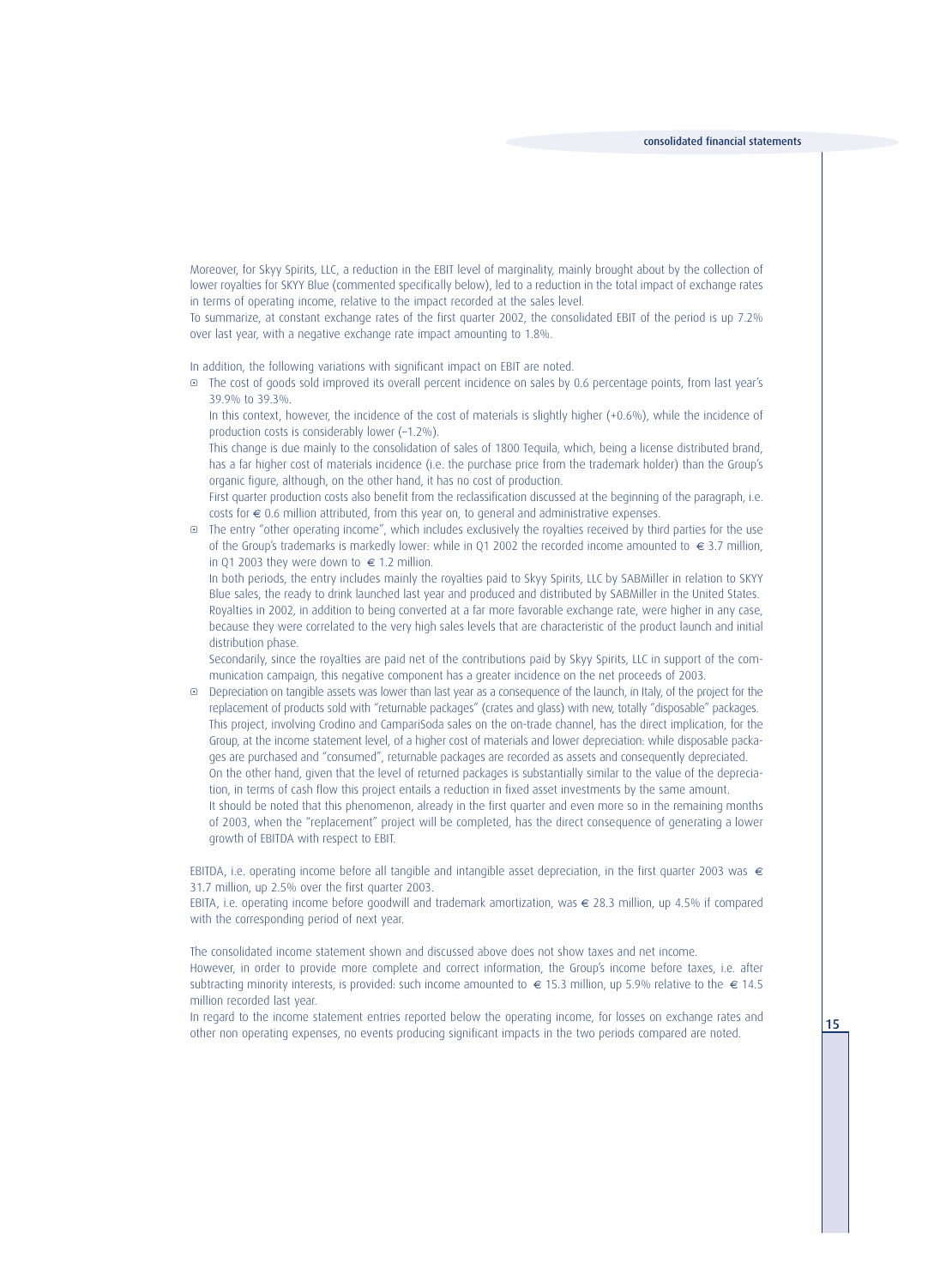Net financial costs instead grew by  $\in$  1.1 million, prevalently as a consequence of the consolidation into long-term debt of the short-term debt taken on early last year to finance the acquisitions of Skyy Spirits, LLC, Zedda Piras S.p.A. and Sella & Mosca S.p.A.

This debt restructuring took place during the second half of 2002 with the issue of a private placement (senior guaranteed notes), by the subsidiary Redfire, Inc. on the US market.

The most significant third party interests in companies included in the Group's consolidation perimeter are the 41.1% of Skyy Spirits, LLC (unchanged from Q1 2002) and 22.38% of Sella & Mosca S.p.A (this was 32.38% last year).

This year, the subtraction of the minority interest reduced the Group's income to a lesser extent than last year; the  $\epsilon$ 0.4 million reduction in the expense is substantially due to the impact of the US Dollar devaluation on the income of the subsidiary Skyy Spirits, LLC, income which, in local currency terms, grew all the same.

Far more marginally, there is a reduction in minority interest for the Sella & Mosca S.p.A. part, where an unchanged income for the company corresponds to a reduction in the share held by third parties.

#### **Net financial position**

| $\epsilon$ million                    | 31 March 2003 | 31 December 2002 | <b>Variation</b> |
|---------------------------------------|---------------|------------------|------------------|
| Cash and banks                        | 90.3          | 103.5            | (13.2)           |
| Marketable securities                 | 4.1           | 4.2              | (0.1)            |
| Payables due to banks                 | (109.2)       | (120.2)          | 11.0             |
| Real estate lease payables            | (2.1)         | (2.0)            | (0.1)            |
| Accrued interest on private placement | (1.4)         | (3.3)            | 1.9              |
| Net short term financial position     | (18.3)        | (17.8)           | (0.5)            |
| Payables to banks                     | (4.9)         | (4.9)            | 0.0              |
| Real estate lease                     | (10.3)        | (11.4)           | 1.1              |
| Private placement                     | (156.0)       | (163.1)          | 7.1              |
| Other financial payables              | (1.6)         | (1.6)            | 0.0              |
| Medium - long term debt               | (172.8)       | (181.0)          | 8.2              |
| <b>Net financial position</b>         | (191.1)       | (198.8)          | 7.7              |

The financial position does not consider the own stock held by the Parent Company, recorded among fixed financial assets at the purchase cost of  $\epsilon$  31 million.

Moreover, it should be stressed that if Qingdao Sella & Mosca Winery Co. Ltd. and Société Civile du Domaine de la Margue, both subsidiaries of Sella & Mosca S.p.A., had been consolidated with the integral method, the Group's financial situation both as of March 31<sup>st</sup>, 2003 and as of December 31<sup>st</sup>, 2002 would have worsened by  $\in$  1.0 million.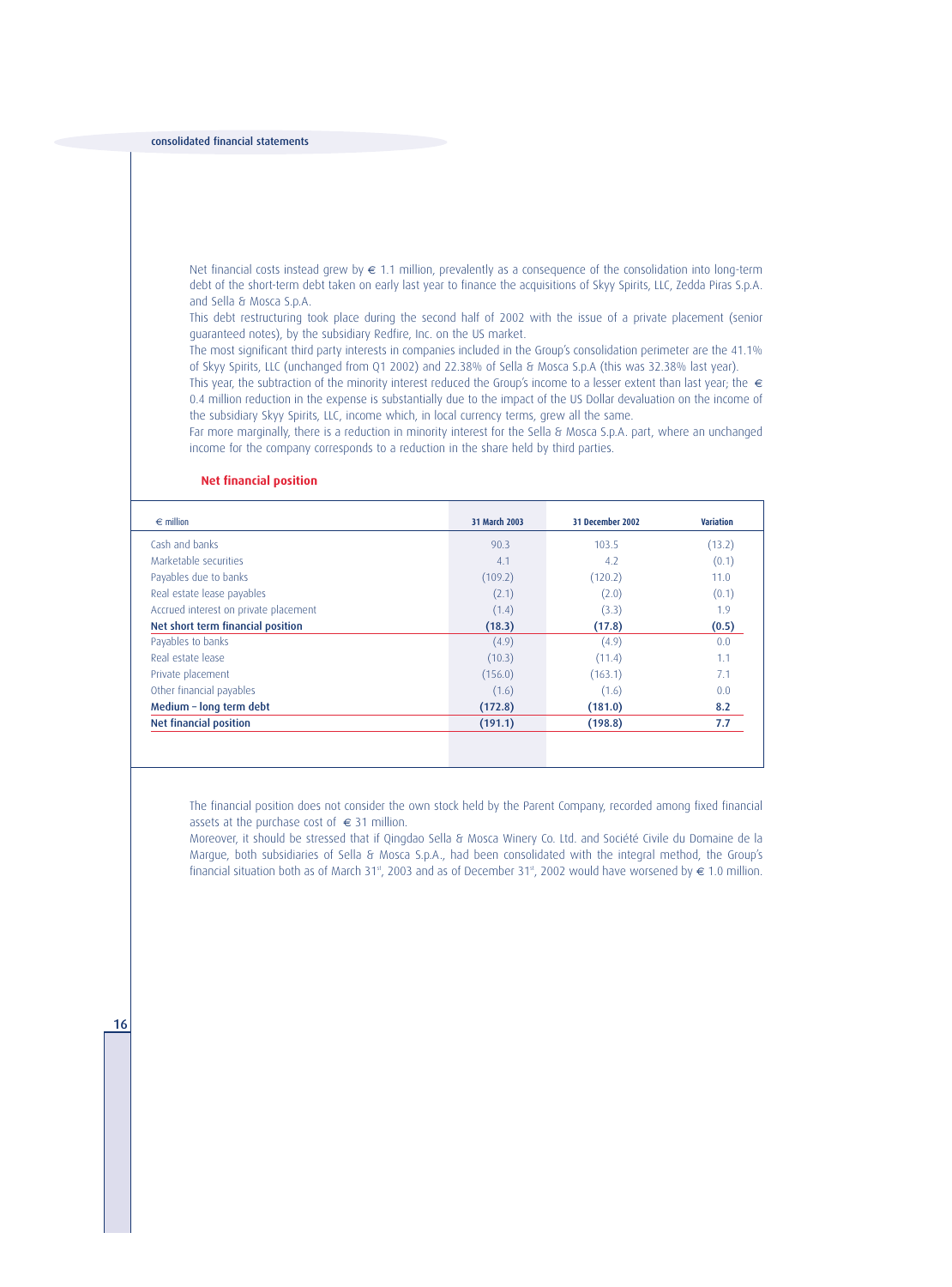### Significant events after the end of the first quarter 2003

There were no significant events after the end of the first quarter 2003.

#### Forecast

The first quarter of the year is characterized by low seasonality of sales for the Group's product portfolio; therefore, if on the one hand it provides useful signs, on the other hand it cannot give concrete indications on the evolution of the remaining nine months in terms of sales and income.

Moreover, for Campari Mixx, by now launched in four important European markets, the product's first summer season – i.e. the peak consumption time for the ready to drink category – will not take place before the second quarter of the year.

The evolution of exchange rates also remains a highly uncertain item, given a currency market scenario that shows signs of further weakening of the US Dollar against the €, which today is already at levels impossible to predict just a few months ago.